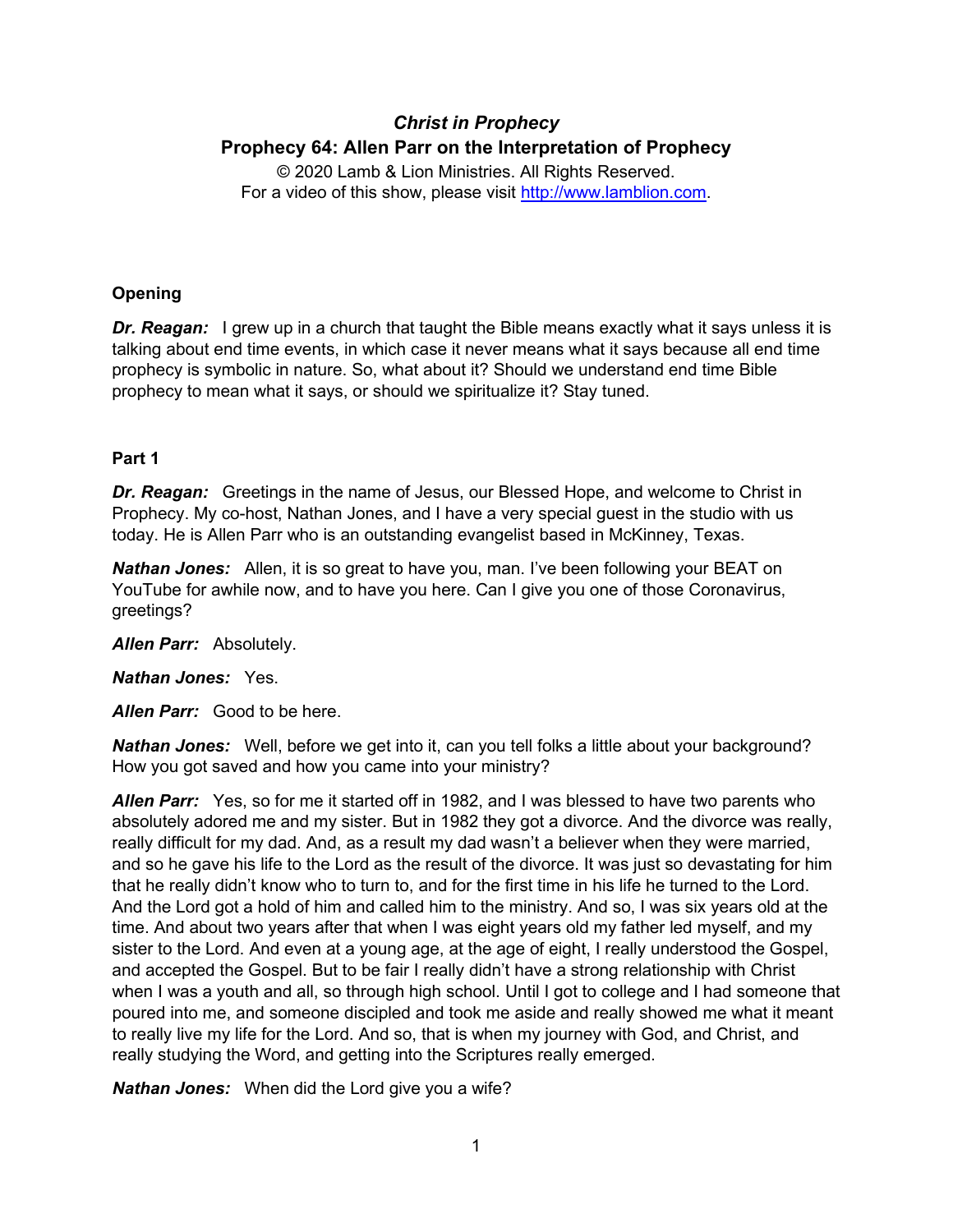*Allen Parr:* Oh, boy. I would have loved to have said that when I was in my early 20's or mid-20's but my journey was much different. I did not get married for the first time, I've only been married once, and my beautiful wife, Jennifer and we have two children, Anaiah and Micah, they are three and two. I didn't get married until I was 40 years old, so, I had a very unique journey of being a single guy for a very, very long time.

*Dr. Reagan:* Now, you were an electrical engineer weren't you?

*Allen Parr:* Yes.

*Dr. Reagan:* When the Lord called you?

*Allen Parr:* Yes.

*Dr. Reagan:* And that was a difficult decision to make wasn't it?

*Allen Parr:* It was. I say that it was really the hardest, easiest decision that I've ever had to make in my life, because I was working as an engineer for two years.

*Dr. Reagan:* And making good money, right?

*Allen Parr:* Making very good money. Yeah, I was 22 at the time making good money, single, had the life if you will.

*Dr. Reagan:* And then the Lord says, "Give it all up."

*Allen Parr:* And the Lord says, yes.

*Nathan Jones:* And you obeyed. Wow!

*Allen Parr:* I did. And at the time I just remember God kind of putting on my heart, and saying, "Hey, if money was not an issue. You know if we took that completely out of the equation would you dedicate your life to serving God, and really teaching the Word of God? Or would you stay in a career that you don't feel fulfilled and called in?" And I felt so clearly that God was leading me to go to ministry.

*Nathan Jones:* Where did you end up going to seminary?

*Allen Parr:* Yeah, I went to Dallas Theological Seminary. Which is how I ended up here in Dallas.

*Nathan Jones:* And you're also a talented musician too, right?

*Allen Parr:* I have led worship for many, many years. I play the piano and sing. So, I don't do it as much now, but I did it for a very, very long time.

**Dr. Reagan:** Well, I want to get into what we are going to discuss in this program with that theological background and all. We appreciate you sharing your journey with us. And I want to get into this with this question: I mentioned at the very beginning at the program that I grew up in a church that said that all end time Bible prophecy is symbolic. Everything else in the Bible means what it says. And in fact, when I couldn't figure that out when I was a teenager, and finally I asked some guy that was coming through that seemed to know what he was talking about; he was a traveling evangelist. I said, "Why is it that end time prophecy doesn't mean what it says? The First Coming prophecies meant what they said." He said, "Because it is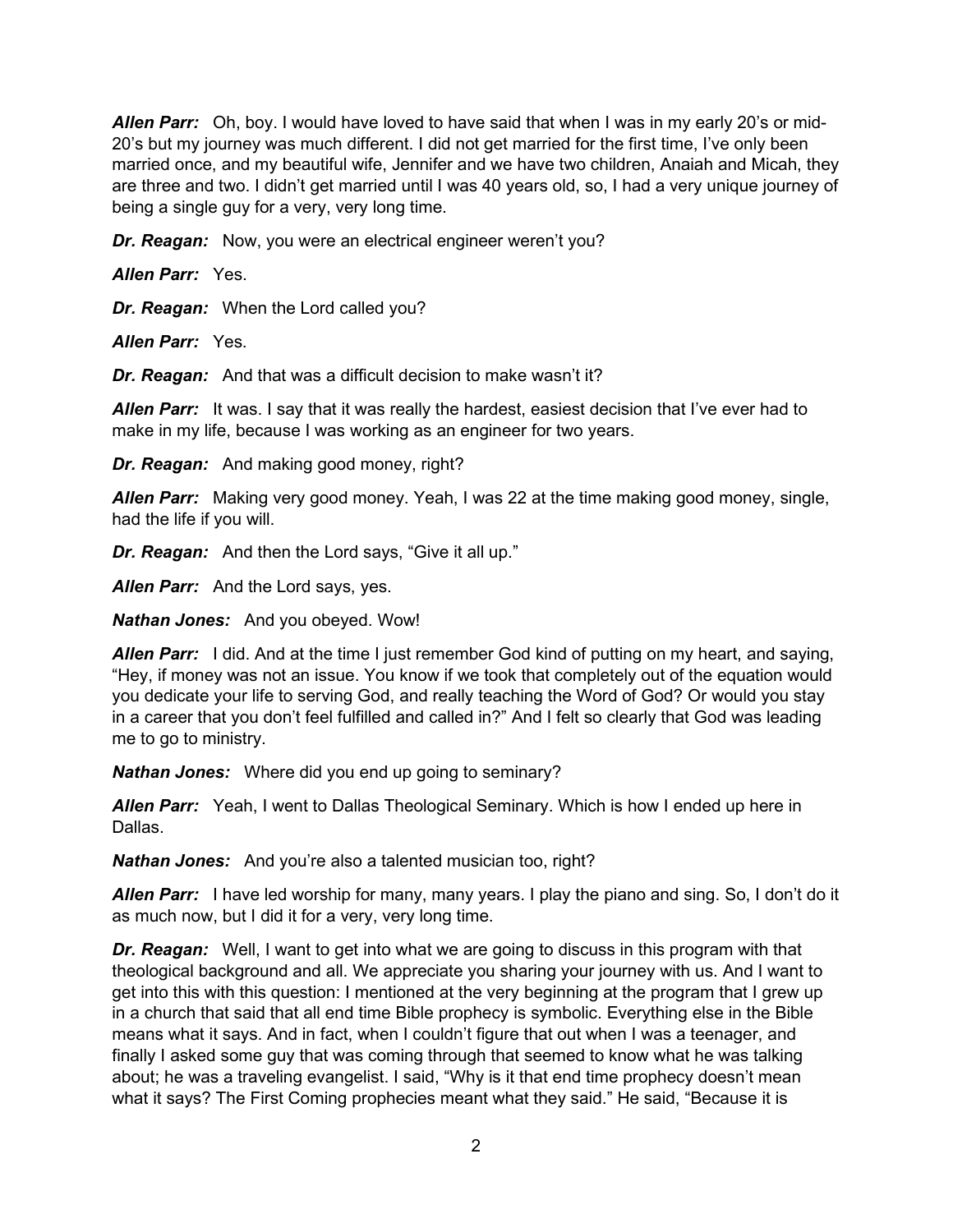apocalyptic." Scared me to death. I didn't know if that was a disease or what. So, what about it? Does end time prophecy mean what it says, or not?

*Allen Parr:* You know thinking about the book of Revelation because we know that a lot of the end time prophecies are Daniel and Revelation. And one of the things that I think that really confuse people, that we have to really remember is that when John was giving us this vision of the book of Revelation, it was just that it was a vison. I mean he's trying his best to try to explain to us what God has put on his heart in this vision. And I always tell people if you had a dream at night and you tried to explain to people what that dream was all about. I mean you are doing your best to try to explain things, and John is doing his best to try to explain things that you may not have even existed in his time, but now is present with us. So, when we think about this idea of symbols, or symbolism in the apocalyptic literature, we think about symbols are all throughout the New Testament. You know when Jesus said, "I am the door." Was Jesus really a door? Right? No. Was Jesus really a shepherd when He says, "I am the good shepherd?" But we know that these are just symbols for His character and His nature.

*Dr. Reagan:* But they have a literal meaning.

*Allen Parr:* But they have a literal meaning, exactly. So, the question is: Should we just take everything that we see in the Scriptures and not use common sense, and just assume that it is literal? Right? There are certain things that are symbolic. So, once again when we look at the book of Revelation there are some things that are very clear. When John says he sees angels surrounding the throne, we should look at that and say, "Okay, yeah, he probably saw angels surrounding the throne of God." But whenever he says things like, "I saw a 1,000 people here, a 1,000 people there" numbers are symbolic oftentimes, or the number seven is symbolic for perfection. So, when we see the number six that is one less than perfection, which is symbolic of imperfection. And you've got colors and different things like that. So, I think that we have to be careful not looking at every single thing in the book of Revelation or apocalyptic literature as being symbolic, but we have to use discernment in terms of what is and what isn't.

*Nathan Jones:* Well, the beauty of Revelation is that a lot of times it will explain what the symbols are, like the great sign of Revelation 12 for instance, who the woman is, who the child is. Or you can go back to the Old Testament and you can understand because the symbols would be explained there as well.

*Allen Parr:* Exactly. I mean thinking about Revelation chapter 1 where it talks about the lampstands, and John saw seven lampstands. And it could be easy to look at that and say, "Did he really see lampstands?" But if you keep reading in that chapter, it very clearly says these seven lampstands are the seven churches. So, oftentimes what may appear to be confusing can easily be explained or is later on explained in the Scriptures.

*Dr. Reagan:* Well, it seems to me if the First Coming prophecies meant what they said, we should expect the Second Coming prophecies to mean what they say. I mean my turn around came with the book of Zechariah of all things, because the book of Zechariah has all these First Coming prophecies in it that were literally fulfilled, and yet it is an apocalyptic book. And I would suspect that what it says about the Second Coming of Jesus are going to be literally fulfilled. One of the rules we use around here is if the plain sense makes sense, don't look for any other sense or you'll end up with nonsense. And when the founder of the Institute for Creation Research, Henry Morris when he wrote his commentary on the book of Revelation I love what he said at the beginning he said, "I'm writing this because people tell me the book of Revelation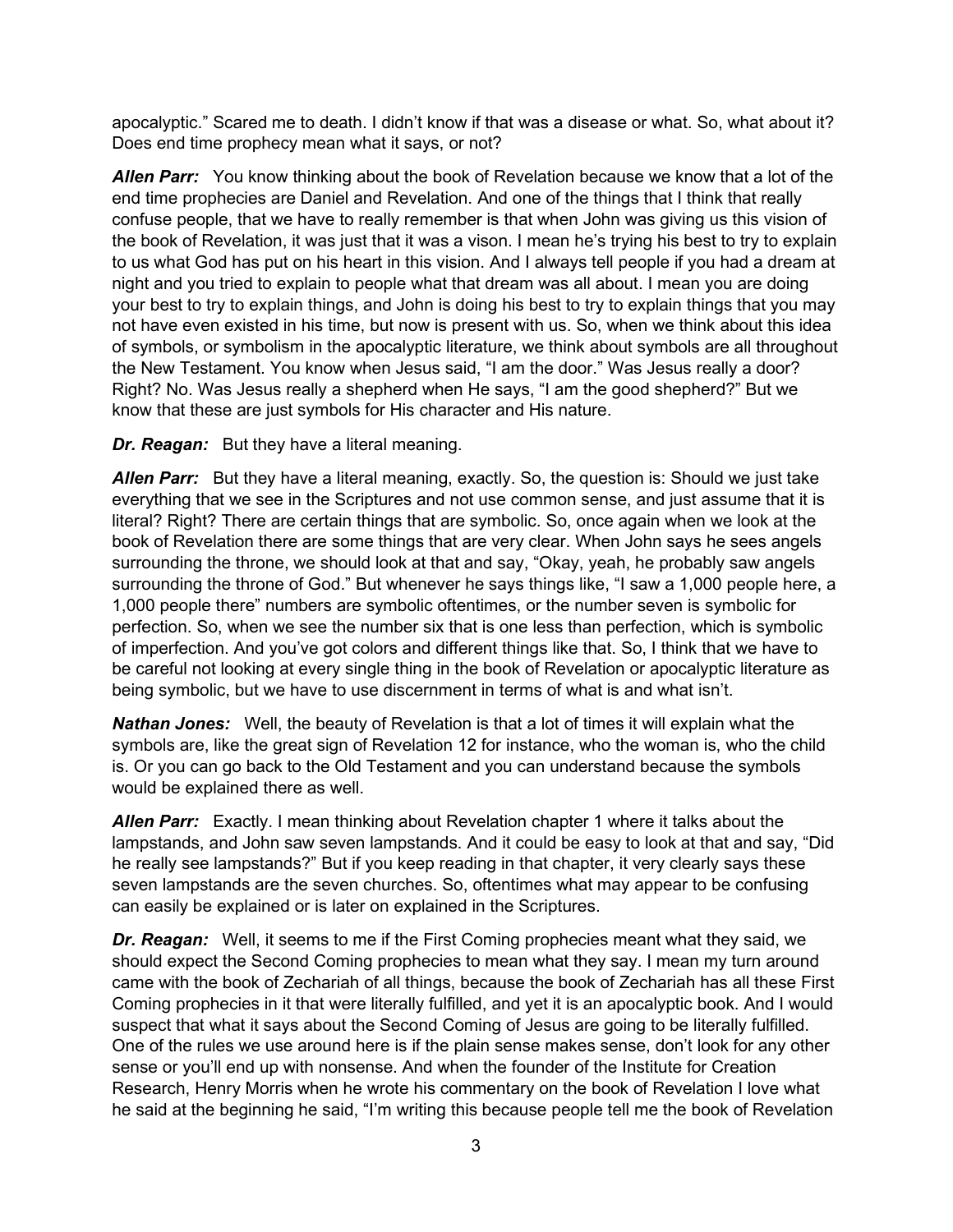is hard to understand." He says, "It is not hard to understand, it is hard to believe. If you believe it you will understand it."

*Allen Parr:* Amen.

*Dr. Reagan:* How about that.

*Allen Parr:* Amen.

*Nathan Jones:* Well, Allen one of the reasons that so many churches and pastors end up spiritualizing Bible prophecy is they've adopted what is called Replacement Theology. Which I am sure you are familiar with. The idea that the Church has replaced Israel, God is done with the Jews, He has no meaning for them. So, when they get to prophecies that talk about a literal Israel, and a literal Jewish people, they don't know what to do, so they spiritualize and make it the Church. How would you respond to churches and pastors who take a Replacement Theology position?

*Allen Parr:* Yeah, you know I think Replacement Theology clearly needs to be rejected for a few reasons. First and foremost, it is not biblical. You know there is enough scriptures that we can look at that clearly distinguish God's plan for the Church, and God's plan for Israel. And the fact that God still has a plan for Israel.

#### *Dr. Reagan:* Like Romans 9-11.

*Allen Parr:* Like Romans 9-11, for instance Romans 11 where Paul says, "Hey, has God rejected the Jews?" And he says, "Absolutely not! I myself am an Israelite." And so, we can look at that. We can look at scriptures in Jeremiah where he talks about His plan for His people. We can look at Zechariah chapter 8 where He talks about once again His plan for His people. So, first and foremost Replacement Theology is just not biblical. But then not only that it is not logical. And what I mean by that is it doesn't make sense that God would replace all of His promises that He had with one group of sinful people, and put it onto group of sinful people, which is the Church. I mean the Bible says, "All have sinned and fall short of the glory of God." So, to suggest this idea that okay, God got rid of Israel because they were so bad, and they were so sinful, and so evil so that He could now bless the Church. Well, the Church is also sinful. So, it is not biblical. It is not logical. And it is also not theological either in terms of--

*Dr. Reagan:* How can you be assured that He is going to keep the promises that He's made to the Church?

*Allen Parr:* Exactly. Well, I was getting ready to say that because it also creates this idea that we can't trust God because He said in the Old Testament, "Hey I am going to bless you, and I am going to bless those who bless you, and bless you with all of this land." But then whenever you turn away from me, then oh, okay, well, I am not going to bless you anymore, all of promises. So, it creates this idea, or this picture, or this character of God that He's not trustworthy, or we can't depend upon Him, or He's not a promise keeping God.

*Dr. Reagan:* A good example of this I went to a theological seminary one time and I took a look, I spent a whole day doing this, I took a look at what all of the commentaries had to say about Revelation chapter 7 where it says that 144,000 Jews are going to be sealed by God for a special mission. And it even mentions them by tribes. And 85% of all the commentaries said that was speaking of the Church.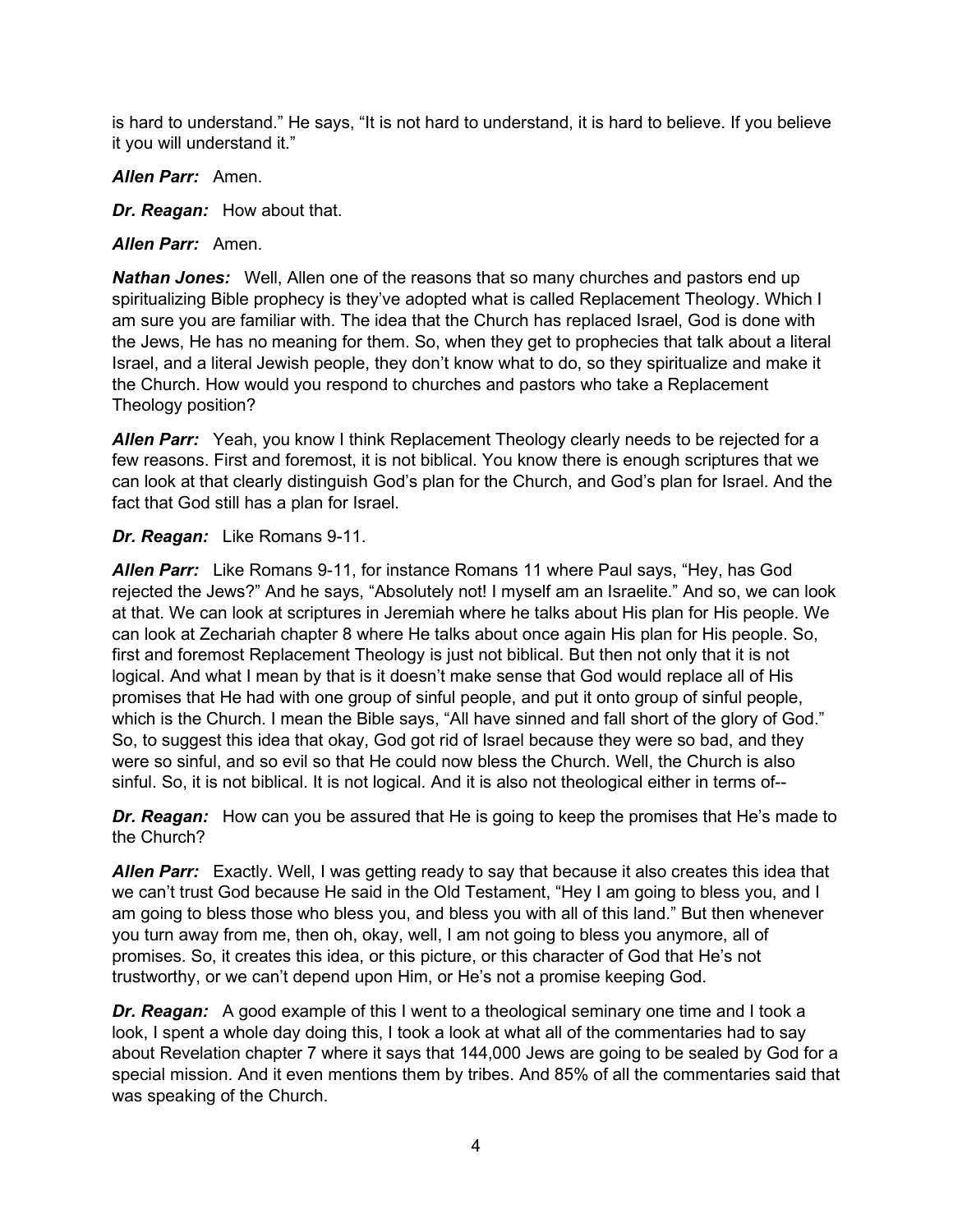**Nathan Jones:** And the Church always gets the blessings, but they never inherit the curses. I always find that interesting.

*Allen Parr:* Very interesting, yeah. Yeah.

**Dr. Reagan:** It is a sad thing Replacement Theology is dominant. It is the theology of the vast majority of churches in the world today. And it just simply, a lot of it, a lot of it, I wouldn't say all of it, but a lot of it is rooted in Anti-Semitism.

*Allen Parr:* And I was getting ready to say that as well. Because if you look at it from the perspective of if God rejected these people, if God has no plan for them, if God has already shunned this group of people, then therefore, maybe we should follow suit and also treat the Jewish people in that same way. And once again, many people believe that has led to or encouraged an Anti-Semitic type of response.

*Dr. Reagan:* And a lot of that is rooted in the teaching that emerged in the early Church that the Jews were Christ killers and therefore they have been put aside by God. But in Acts 4:27 we are told who killed Jesus, "For truly in this city," speaking of Jerusalem, "there were gathered together against Your holy servant Jesus, whom You did anoint, Herod, Pontius Pilate, the Gentiles and the peoples of Israel." So, who killed Jesus? It says, "Herod, Pilate, Gentiles, Jews, and you and me," because He died for everyone who had sinned.

*Allen Parr:* That's right. Amen.

### **Part 2**

*Nathan Jones:* Welcome back to Christ in Prophecy and our discussion of the interpretation of Bible prophecy. We have thus far established the fact that all of Bible prophecy should be interpreted for its plain sense meaning. And now, using that principle we are going to ask our special guest, Allen Parr to give us a quick overview of the book of Revelation. Go for it Allen.

*Allen Parr:* Alright. Well, no pressure, right?

*Nathan Jones:* Just cover the entire book of Revelation.

*Allen Parr:* The book of Revelation. Right. You know it is interesting because so many people feel like the book of Revelation is so difficult to understand, and afraid to read it. And as a result, many Christians just reject reading this book. They'll read 65 books of the Bible, and they'll just say, "Oh, I don't want to deal with the book of Revelation." But I think whenever we look at it from an overview perspective I think that we can understand if we break it down into different parts. So, we'll try to do just an overview of the book of Revelation in the time that we have.

So, first and foremost we want to make sure that everybody understands that it is not the book of Revelations, plural, as many people will mistakenly say. But it is in the first verse, "The revelation of Jesus Christ." Which is the unveiling of His plan. So, the first thing we need to understand about the book of Revelation is that it's really all about Jesus Christ. It's all about His plan, and His purpose, and the person of Christ. And so, chapter 1 is all about that.

And then we have chapters 2-3 we are moving into these seven letters that John was writing to churches that were located in Asia Minor at the time. And many scholars have believed, and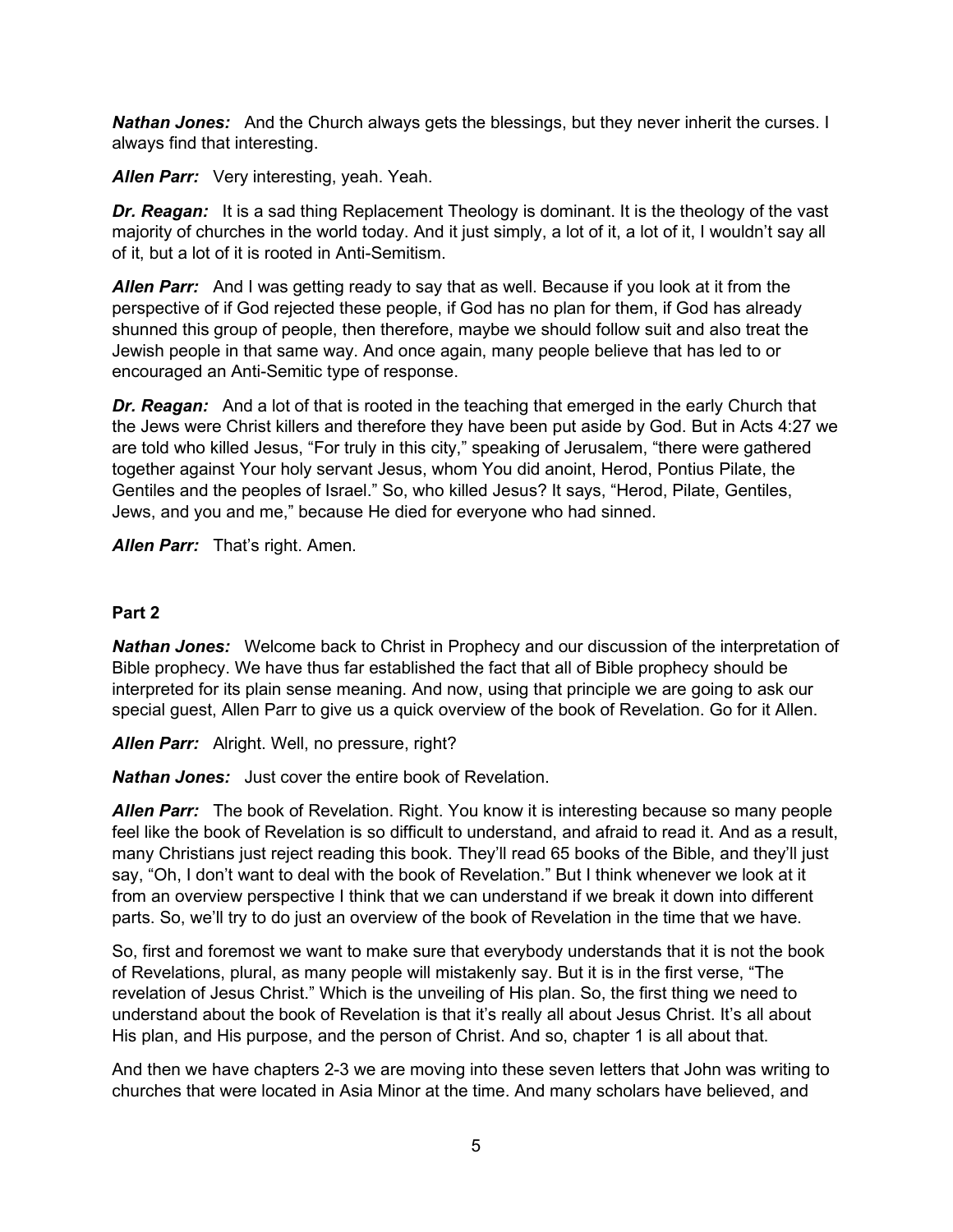there are different interpretations in terms of whether these seven churches were literal churches, we do believe they were literal churches at the time, but many of them believe that they are representative of churches today. So, we could potentially look at Revelation 2 & 3 as kind of the Church Age, different churches; we have suffering churches, we have disobedient churches.

But then in chapters 4&5 the scene shifts from Earth to Heaven. And John is in Heaven, he is having a vison in Heaven and he's envisioning certain things that are happening, and He sees God, the Father sitting on the throne, and he sees this Lamb. And in the hand of God, so we've tried to paint a picture for you, in God's hand there is this scroll. And so, he sees the vision of this scroll, and on this scroll as the Lamb takes the scroll there are seven seals on this scroll. So, if you could just picture a book that has seven seals. So, we have this picture in Heaven, in Revelation 4&5.

And so now, as the Lamb takes this scroll and out of the hand of God the Father who is sitting in the throne, each time this Lamb peels back one of the seals on the scroll, there is a judgment that proceeds from Heaven to Earth. And this is when the Antichrist who is one of the key figures in the book of Revelation enters in the scene. So, if you want to just take a look at Revelation 6 all the way through Revelation 19 there is that 14 chapter break there where we are going to describe that as the seven year Tribulation Period. And it is during this time that the Antichrist is up to no good.

And if we want to also break that seven years up into two different breaks, so we have the first three-and-a-half years we will call that the Tribulation Period. And then the last three-and-a-half years scholars have referred to that as the Great Tribulation Period. And if we think things are going to be bad in the first three-and-a-half years, they are going to get even worse on the other side of the last three-and-a-half years of the Tribulation Period.

Now, during this seven years you've got three different series of judgments that are going to be proceeding from Heaven down to Earth. Now, we may ask the question: What is the purpose of these judgments? Why is God so angry? So, we have to remember that on the cross of Jesus Christ all of the sins of those who place their faith in Christ were paid for. And so, God is no longer angry at those of us who placed our faith in Christ, because He has taken out of all that anger, and all of that wrath on His Son Jesus Christ. But for those who are not believers the wrath of God still exists because we have two sides of God; we have the love of God, and we have the justice of God. Both of them are sides of God that He must fulfill.

And so, in the book of Revelation 6-19 we see God fulfilling the wrath of God. He's judging sin for once and for all, and in three different series. So, the first they call the Seal Judgments, because there are seven seals that peel back from this book, and each time there is a certain judgment that goes out. Many of them are going to affect the earth, whether it is the drinking water, or other different things that are going on.

But then after these six seals, these six seals are peeled back, on the seventh seal when that seventh seal opens that unleashes the second different type of judgments called the Trumpet Judgments. And so, John once again is envisioning all of this, and he envisions these seven angels with these trumpets, and each time a trumpet is played another judgment proceeds from Heaven to Earth to inflict the inhabitants that are on the earth. And once again if one-third of the waters were undrinkable now, then now there are two-thirds of them that are undrinkable because with each series of judgments it just gets more and more intense.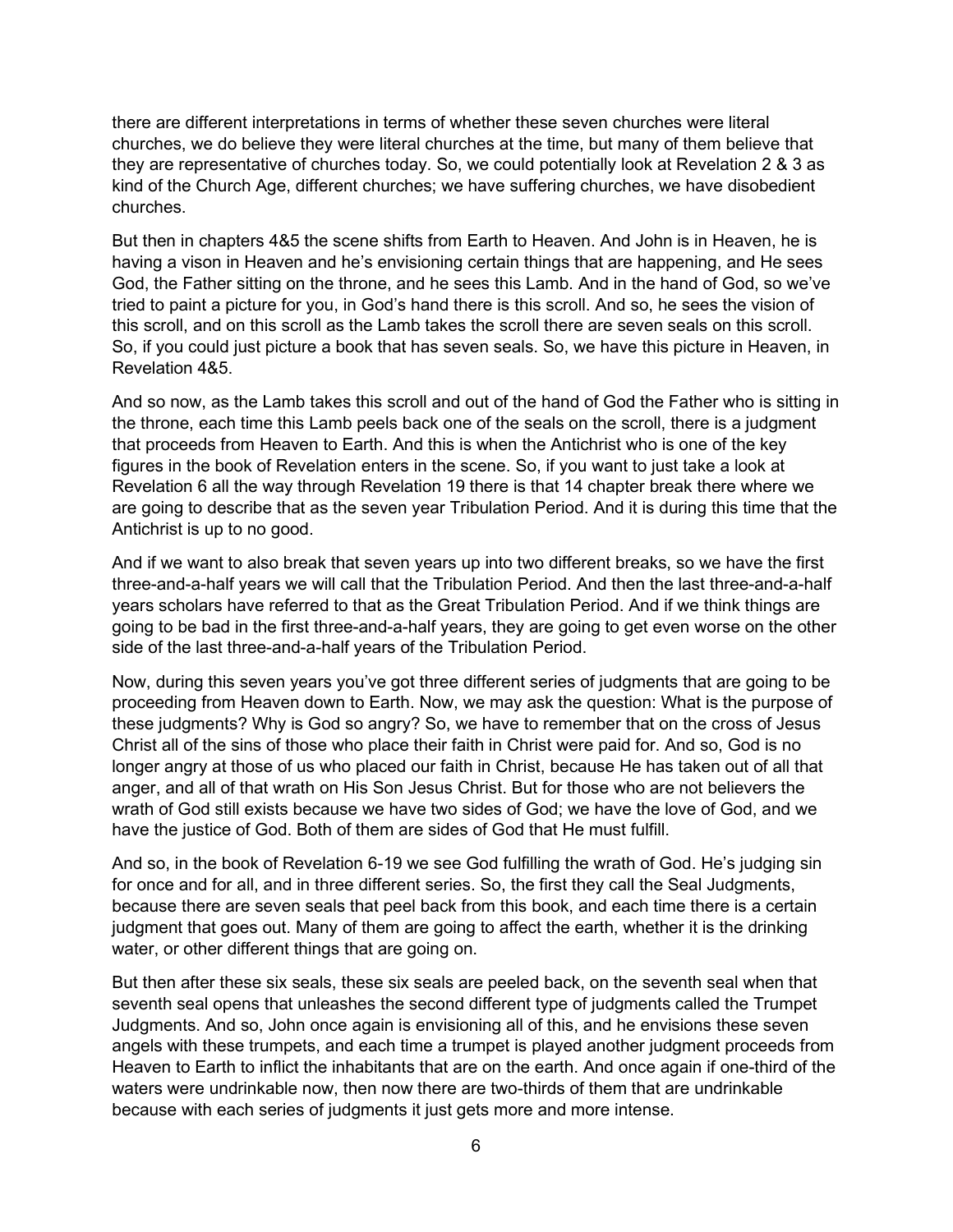And then you also have this third type of judgment or this third wave of judgments that are called the Seven Bowl Judgments. And so, once again John trying to describe everything as best as he can he envisions these angels with this bowl inside of these bowls contains the wrath of God. And so, if you can imagine these angels just standing up above earth, if you will, and pouring out the wrath of God. And each time a bowl is poured out you have another judgment that is going to be taking place.

And during this time, once again, you have certain things that are happening, like the Mark of the Beast, where if you want to buy and sell you need to take the Mark of the Beast, and if you don't you are going to be persecuted during these seven years. And so, it is going to be very, very difficult for people to be saved.

And there is going to be, in God's grace, there is going to be people who were not raptured--and I actually better go back a little bit here. Because we just missed the fact that many scholars believe after Revelation chapter 3, the Church is not mentioned for the rest of the Book of Revelation. So, you don't have this idea of the Church mentioned in 6-19 which leads many scholars to believe that the Church has been raptured; we have been removed from earth. And so, the only people that are left behind are those who God in His grace will allow to have another opportunity to place their faith in Him. But it is going to be very, very difficult for them to do so, because of all of the persecution that is going to be going on, on the Earth.

And so, once again, if you are a believer it is going to be difficult because you are not going to be able to buy, you are not going to be able to sell. But God is going to be allowing many people to be saved because there are going to be all sort of evangelists. Many of them are going to be Jewish evangelists that He is going to seal and protect. The Bible talks about there being 12,000 from all of the 12 tribes of Israel. So, you are going to have 144,000 at least Jewish evangelists that are going to be covered and protected and sealed by God that will be spreading the Gospel to help people come to a saving faith in Christ.

And so, after this period, this seven year Tribulation Period, from Revelation 6-19, you have this huge battle, if you will, you may have heard of it, it is called the Battle of Armageddon. And if you could just imagine basically two armies coming together; and so you have the army of God, and this is what we refer to as the literal Second Coming of Christ.

And so, we want to distinguish between, and I know that some people have different views of this, but we want to distinguish between the Rapture, which we believe occurred before the seven year Tribulation Period, and then the Second Coming of Christ, where Christ is now coming back with His saints. And we believe that the Rapture, Christ is coming back for His saints. With the Rapture we believe that Christ is going to meet us in the sky, or in the clouds, if we look at 1 Corinthians 15 & 1 Thessalonians, but also with the Second Coming we believe that Christ is going to set foot on the earth, and He is going to come back with His saints, and there is going to be this Battle of Armageddon. Obviously we know it's not going to be much of a battle because we know that in the end God wins, so if we are on His team He is going to defeat the Devil, and his henchmen, the False Prophet and the Antichrist. And so, there is going to be a 1,000 year Millennial Reign that follows the Second Coming of Christ and this seven year Tribulation Period.

And this is going to be a time of righteousness, peace, and joy. And the Devil, the Dragon is going to be locked up for a 1,000 years so there is no influence of sin, it is going to be a peaceful time. And also, at the end of these 1,000 years God, for whatever reason, is going to